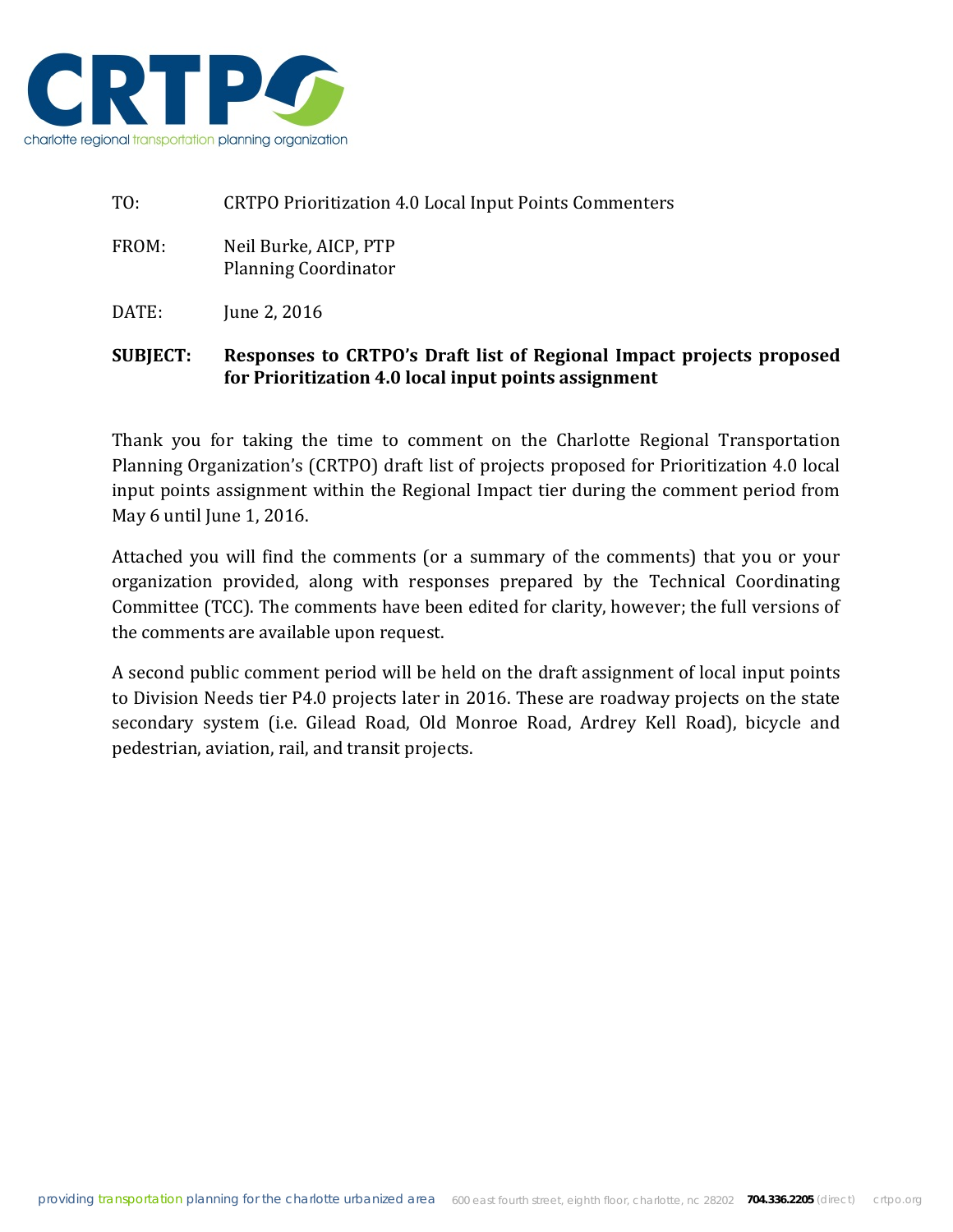

| ID             | <b>Name</b>             | <b>Received</b><br>Via: | <b>Date</b><br><b>Received</b> | Project                                                                     | <b>Resident Comment</b>                                                                                                                                                                                                                                                                                                                                                                                                                                                                                                                                                                                                                        | <b>Response</b>                                                                                                                                                                 |
|----------------|-------------------------|-------------------------|--------------------------------|-----------------------------------------------------------------------------|------------------------------------------------------------------------------------------------------------------------------------------------------------------------------------------------------------------------------------------------------------------------------------------------------------------------------------------------------------------------------------------------------------------------------------------------------------------------------------------------------------------------------------------------------------------------------------------------------------------------------------------------|---------------------------------------------------------------------------------------------------------------------------------------------------------------------------------|
|                | Melissa Shubin          | E-Mail                  | 5/9/2016                       | H111172-A NC 160 Widening (South<br>Carolina State Line to S. Tryon Street) | Subject: Widening of hwy 160. I support this!                                                                                                                                                                                                                                                                                                                                                                                                                                                                                                                                                                                                  | CRTPO and NCDOT-Division 10 have demonstrated their support<br>for this project by allocating the maximum amount of local input<br>points (100 apiece) to this project in P4.0. |
|                | Jill Hipskind           | E-Mail                  | 5/9/2016                       | H111172-A NC 160 Widening (South<br>Carolina State Line to S. Tryon Street) | We desperately need the widening of 160 to begin immediately. 160 and Shopton<br>have numerous very large neighborhoods and developments being built and sold that<br>will increase traffic dramatically in the next year. The wait in traffic is already backed<br>on 160 to 485 from 5pm until at least 6pm and will get worse quickly. With the<br>development at the corner of 160 and Shopton being built and the Harris Teeter<br>opening in the Fall, traffic in and out of that complex with cause further back ups and<br>accidents. 160 needed to have been widened years ago so it is already way behind the<br>growth of the area. | CRTPO and NCDOT-Division 10 have demonstrated their support<br>for this project by allocating the maximum amount of local input<br>points (100 apiece) to this project in P4.0. |
|                | <b>Richard Buchanan</b> | E-Mail                  | 5/9/2016                       | H111172-A NC 160 Widening (South<br>Carolina State Line to S. Tryon Street) | Please continue to maintain the widening of 160 in Steele Creek this is a huge need<br>and currently is almost always gridlocked during a large part of the day.                                                                                                                                                                                                                                                                                                                                                                                                                                                                               | CRTPO and NCDOT-Division 10 have demonstrated their support<br>for this project by allocating the maximum amount of local input<br>points (100 apiece) to this project in P4.0. |
|                | Douglas Price           | E-Mail                  | 5/10/2016                      | H111172-A NC 160 Widening (South<br>Carolina State Line to S. Tryon Street) | I am writing to express my strong support for the widening of NC-160 from Shopton<br>Road West to the South Carolina state line. Over the past decade, there has been<br>substantial development along this road, resulting in significant traffic congestion on a<br>daily basis. The capacity of the current road has long been exceeded. NC-160 is not<br>only an important road for commuters in Southwest Charlotte (lessening the impact<br>on NC-49 and I-77), it provides a key entry and exit point to South Carolina and the<br>burgeoning communities in York county.                                                               | CRTPO and NCDOT-Division 10 have demonstrated their support<br>for this project by allocating the maximum amount of local input<br>points (100 apiece) to this project in P4.0. |
| $\overline{5}$ | Julie Van Slambrook     | E-Mail                  | 5/10/2016                      | H111172-A NC 160 Widening (South<br>Carolina State Line to S. Tryon Street) | It is taking me 25 minutes to go 5 miles. Every day it gets worse. We need to widen<br>160!                                                                                                                                                                                                                                                                                                                                                                                                                                                                                                                                                    | CRTPO and NCDOT-Division 10 have demonstrated their support<br>for this project by allocating the maximum amount of local input<br>points (100 apiece) to this project in P4.0. |
| -6             | Ted Flor                | E-Mail                  | 5/10/2016                      | H111172-A NC 160 Widening (South<br>Carolina State Line to S. Tryon Street) | I would like to add my support to the efforts to move up the priority of the project to<br>widen Highway 160 from South Tryon to the SC state line. I live in the Hamilton Lakes<br>Community and have experienced daily the gridlock and accidents and close calls on<br>this over crowded country road that can not keep up with all the commercial and<br>residential development in the area. We would appreciate any actions you can take to<br>speed up the scheduling of this project.                                                                                                                                                  | CRTPO and NCDOT-Division 10 have proposed to allocate local<br>input points to this project.                                                                                    |
|                | Heather Bishop          | E-Mail                  | 5/10/2016                      | H111172-A NC 160 Widening (South<br>Carolina State Line to S. Tryon Street) | Please widen 160 from the SC border to 49 and beyond.                                                                                                                                                                                                                                                                                                                                                                                                                                                                                                                                                                                          | CRTPO and NCDOT-Division 10 have demonstrated their support<br>for this project by allocating the maximum amount of local input<br>points (100 apiece) to this project in P4.0. |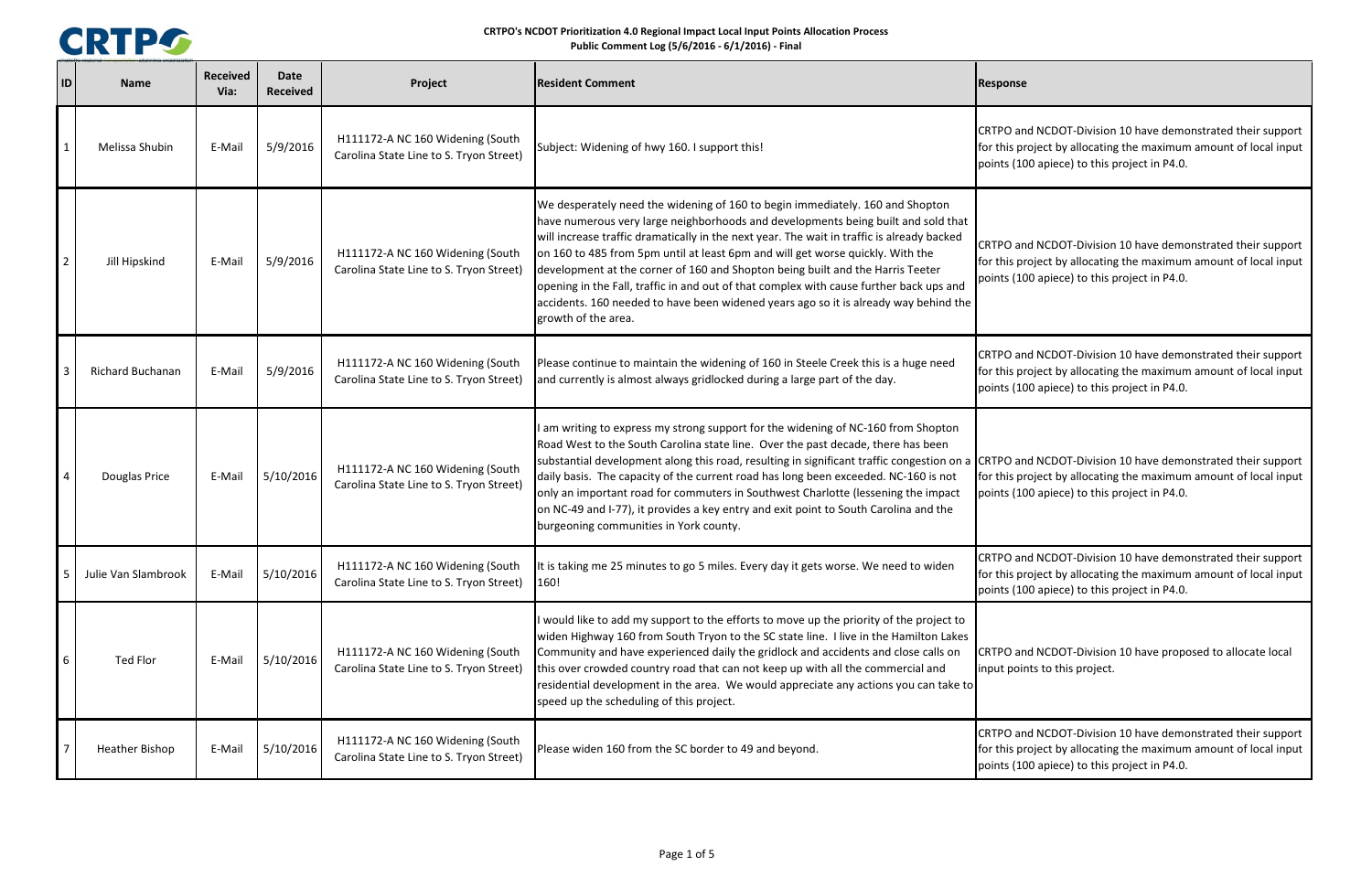

 and NCDOT‐Division 10 have demonstrated their support this project by allocating the maximum amount of local input (100 apiece) to this project in P4.0.

I and NCDOT-Division 10 have demonstrated their support<br>is project by allocating the maximum amount of local input<br>i (100 apiece) to this project in P4.0.

 and NCDOT‐Division 10 have demonstrated their support this project by proposing to allocate the maximum amount of nput points (100 apiece) to this project in P4.0.

idening of NC 160 between S. Tryon Street and Shopton West is <sup>a</sup> committed project in the current Transportation vement Program with right-of-way acquisition scheduled 2020 and construction scheduled to begin in 2022. As part of roject, improvements will be made to the intersection of NC 0 and Ervin Road.

|    | ID<br><b>Name</b>                          | <b>Received</b><br>Via: | <b>Date</b><br><b>Received</b> | Project                                                                     | <b>Resident Comment</b>                                                                                                                                                                                                                                                                                                                                                                                                                                                                                                                                                                                                                                                                                                                                                                                                                                                                                                                                                                                                                                                                 | Response                                                                   |
|----|--------------------------------------------|-------------------------|--------------------------------|-----------------------------------------------------------------------------|-----------------------------------------------------------------------------------------------------------------------------------------------------------------------------------------------------------------------------------------------------------------------------------------------------------------------------------------------------------------------------------------------------------------------------------------------------------------------------------------------------------------------------------------------------------------------------------------------------------------------------------------------------------------------------------------------------------------------------------------------------------------------------------------------------------------------------------------------------------------------------------------------------------------------------------------------------------------------------------------------------------------------------------------------------------------------------------------|----------------------------------------------------------------------------|
|    | 8<br>Cheryl Graber                         | E-Mail                  | 5/28/2016                      | H111172-A NC 160 Widening (South<br>Carolina State Line to S. Tryon Street) | Comments have been edited for brevity, a full version of the comments can be made<br>available upon request. "the traffic growth has seen tremendous growth utilizing the<br>current antiquated, overused roads and other infrastructure. Currently there are<br>several Charlotte-Mecklenburg School System facilities in the area with future growth<br>expansions possible due to the area growth, this corridor has a tremendous need for<br>road expansions. The traffic is very heavy daily, especially during weekday morning<br>and afternoon rush hours making it difficult to navigate the current road<br>structure/patterns and numerous industrial warehouse/ trucking facilities using this<br>corridor as a cut-through from the I-485, I-85, I-77 and Charlotte Douglas International<br>Airport routes. Whenever there is any type of inclement weather and/or<br>traffic accidents and any other emergencies, these corridor routes become even more<br>of a "headache" and frustrating. This is quite evident, to me, that we need<br>expansions of the roads, etc." | CRTPO an<br>for this pr<br>points (10                                      |
|    | 9<br>Jeffrey Meekins                       | E-Mail                  | 5/28/2016                      | H111172-A NC 160 Widening (South<br>Carolina State Line to S. Tryon Street) | I am a Steele Creek resident and support all plans to widen Highway 160 both North<br>and South of Highway 49. If possible to prioritize earlier than currently slotted, then<br>please proceed.                                                                                                                                                                                                                                                                                                                                                                                                                                                                                                                                                                                                                                                                                                                                                                                                                                                                                        | CRTPO an<br>for this pr<br>points (10                                      |
|    | 10 <sub>1</sub><br><b>Steve Giampietro</b> | E-Mail                  | 5/28/2016                      | H111172-A NC 160 Widening (South<br>Carolina State Line to S. Tryon Street) | Traveling from Rivergate to the SC border on on highway 160 is a traffic nightmare at<br>almost any point in the day or evening. It would have been nice if it was fixed in<br>conjunction with SC so we only have to go through construction once but I understand for this pr<br>that might be asking a little too much. The road needs widening yesterday. Please<br>consider moving it up on the list. You are hurting businesses in Rivergate by delaying.                                                                                                                                                                                                                                                                                                                                                                                                                                                                                                                                                                                                                         | CRTPO an<br>local inpu                                                     |
| 11 | Joanne Holden                              | E-Mail                  | 5/28/2016                      | U-5766 NC 160 Widening (S. Tryon Street<br>to Shopton Road West)            | Comments have been edited for brevity, a full version can be made available upon<br>request. "I would ask that consideration be given to either creating a turn lane, or<br>putting a traffic light at said intersection (NC 160 & Ervin Road)."<br>"Last year, over a period of approximately 8 weeks, there were 10 accidents. It is<br>extremely dangerous, and pity the poor person who needs to make a left turn off<br>Erwin onto Highway 160."                                                                                                                                                                                                                                                                                                                                                                                                                                                                                                                                                                                                                                   | The wider<br>Road Wes<br>Improven<br>for 2020 a<br>this proje<br>160 and E |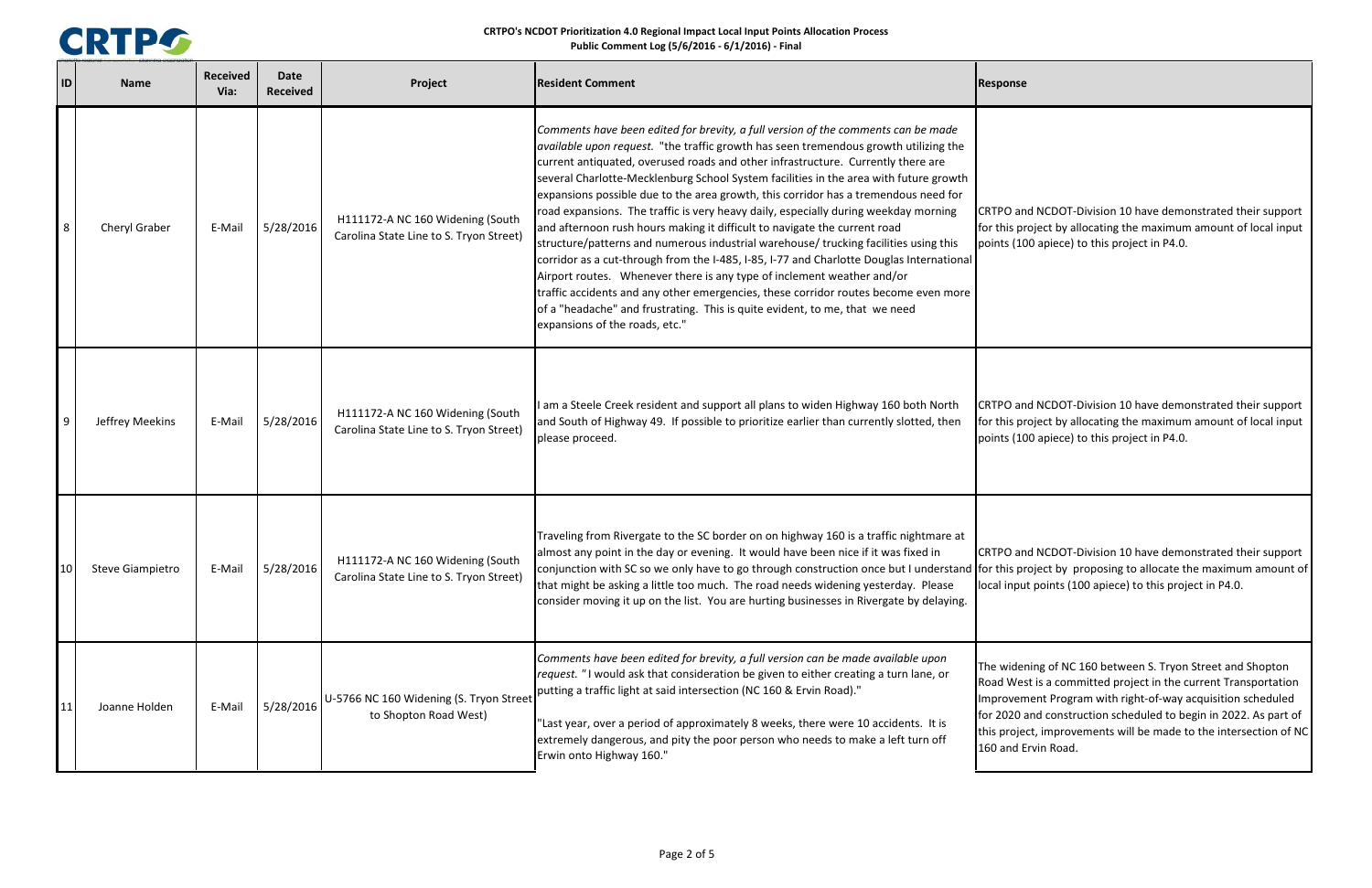

idening of NC 160 between S. Tryon Street and Shopton West is <sup>a</sup> committed project in the current Transportation vement Program with right-of-way acquisition scheduled 2020 and construction scheduled to begin in 2022. CRTPO CDOT-Division 10 have proposed to allocate local input to the NC 160 Widening project between the South Carolina State Line and S. Tryon Street as part of Prioritization

extemmuted their support of and NCDOT-Division 10 have demonstrated their support<br>Interative for the maximum amount of appoints project in P4.0.<br>Input points (100 apiece) to this project in P4.0.

 and NCDOT‐Division 10 have proposed to allocate local points to this project.

 and NCDOT‐Division 10 have demonstrated their support project by proposing to allocate the maximum amount of nput points (100 apiece) to this project in P4.0.

| 1D | <b>Name</b>            | <b>Received</b><br>Via: | <b>Date</b><br><b>Received</b> | Project                                                                     | <b>Resident Comment</b>                                                                                                                                                                                                                                                                                                                                                                                                                                                                                                                                                                                                                                                                     | Response                                                                                      |
|----|------------------------|-------------------------|--------------------------------|-----------------------------------------------------------------------------|---------------------------------------------------------------------------------------------------------------------------------------------------------------------------------------------------------------------------------------------------------------------------------------------------------------------------------------------------------------------------------------------------------------------------------------------------------------------------------------------------------------------------------------------------------------------------------------------------------------------------------------------------------------------------------------------|-----------------------------------------------------------------------------------------------|
| 12 | Laura Wasson           | E-Mail                  | 5/28/2016                      | H111172-A NC 160 Widening (South<br>Carolina State Line to S. Tryon Street) | My family and I are in support of widening highway 160 from hwy 49 to the state SC<br>line. Traffic is so heavy due to development that it is needed ASAP.                                                                                                                                                                                                                                                                                                                                                                                                                                                                                                                                  | CRTPO an<br>for this pr<br>local inpu                                                         |
| 13 | <b>Bonnie Rudisill</b> | E-Mail                  | 5/28/2016                      | H111172-A NC 160 Widening (South<br>Carolina State Line to S. Tryon Street) | The widening of Highway 160 from Highway 49 north to Shopton Road West is needed<br>due to all the housing development that has been impacting traffic from Hwy 160 at<br>SC line to Hwy 49 for several years now. Please consider passing the funding for this<br>traffic need in this county. If roads are not increased in size then the builders should<br>be denied approvals for further development in this area of the county.                                                                                                                                                                                                                                                      | The wider<br>Road Wes<br>Improven<br>for 2020 a<br>and NCD<br>points to<br>Carolina S<br>4.0. |
| 14 | Barbara Walker         | E-Mail                  | 5/28/2016                      | H111172-A NC 160 Widening (South<br>Carolina State Line to S. Tryon Street) | Please consider prioritizing the widening of highway 160 in the Steele creek area. The<br>traffic on this road is unbearable. Takes 30 minutes to travel 4 miles during morning<br>and evening commutes.                                                                                                                                                                                                                                                                                                                                                                                                                                                                                    | CRTPO an<br>for this pr<br>local inpu                                                         |
| 15 | <b>Mike Morris</b>     | E-Mail                  | 5/28/2016                      | H111172-A NC 160 Widening (South<br>Carolina State Line to S. Tryon Street) | Just a note to give my support to widening 160. There is tremendous growth down<br>Youngblood rd and acres and acres cleared for more. All feeder roads, Youngblood Rd,<br>Hamilton Rd, Zoar Rd, and Grand Palisades are all two lanes. At least a 4 lane 160 will<br>help the traffic from these feeder roads to clear out quicker. The building going on<br>and land clearing going on down and in the vicinity of Youngblood and the Palisades is<br>unbelievable.                                                                                                                                                                                                                       | CRTPO an<br>input poir                                                                        |
| 16 | <b>Brian Terrick</b>   | E-Mail                  | 5/28/2016                      | H111172-A NC 160 Widening (South<br>Carolina State Line to S. Tryon Street) | I would like to express my support for moving the widening project for highway 160 to<br>as soon as possible. With all of the growth in the Tega Cay area the volume of traffic<br>continues to increase beyond the capacity of the roads. Also I understand that more<br>apartments will be going in near the Rivergate shopping center. Drivers are becoming<br>more and more impatient and are starting to pass people in dangerous locations to try CRTPO and<br>to get ahead.<br>Please add my comments should support for CRTPO's plans to assign local input points<br>to the widening of Highway 160 from Highway 49 to the South Carolina line (SPOT ID<br>H111172-A) be approved. | for this pr<br>local inpu                                                                     |

and NCDOT-Division 10 have demonstrated their support<br>s project by proposing to allocate the maximum amount of nput points (100 apiece) to this project in P4.0.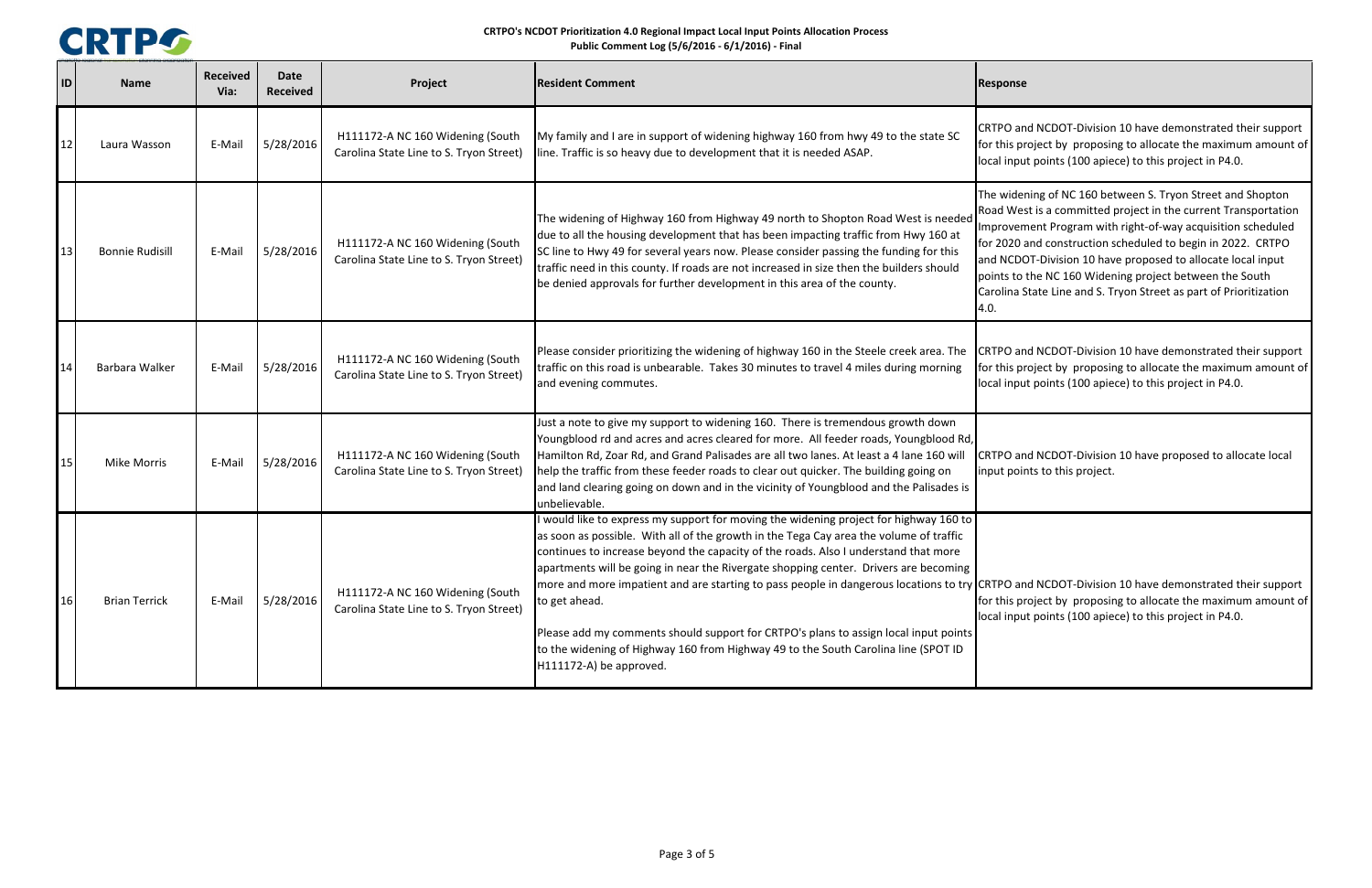

NCDOT often segments projects to make them more competitive Prioritization process since there are a limited number of available for expensive projects throughout Funding Region CRTPO and NCDOT‐Division 10 have proposed to allocated ocal input points to the project from the South Carolina e Line to S. Tryon Street as part of Prioritization 4.0. If this ct is programmed in the next Transportation Improvement am, NCDOT will attempt to deliver entire project from on Road West to the South Carolina State line anously to the extent possible.

mment noted regarding Sierra Club's opposition to ing local input points to the NC 160 widening project  $(172-A)$   $(2)$  Project descriptions vary due to the date f submittal and agency submitting the projects to the SPOT This project was evaluated in P4.0 as <sup>a</sup> four‐lane median divided roadway, and it is assumed that bicycle and pedestrian accomodations will be included as part of the design. CRTPO and NCDOT assume <sup>a</sup> complete streets cross‐section for nearly every reeway project submitted for prioritization. CRTPO works with NCDOT during the planning and scoping processes <sup>a</sup> project is included in the TIP and will ensure that bicycle, trian, and transit elements are included for these projects.

 and NCDOT‐Division have demonstrated their support for roject by allocating the maximum amount of local input (100 apiece) to this project in P4.0.

 and NCDOT‐Division 10 have demonstrated their support this project by allocating the maximum amount of local input (100 apiece) to this project in P4.0.

| D  | <b>Name</b>    | <b>Received</b><br>Via: | <b>Date</b><br><b>Received</b> | Project                                                                     | <b>Resident Comment</b>                                                                                                                                                                                                                                                                                                                                                                                                                                                                                                                                                                                                                                                                                                                                                                                                                                                                                                                                                                                                                                                                                                                                                                                                                                                                                                                                                                                                                                                                                                                                                                                                              | Response                                                                                                                                |
|----|----------------|-------------------------|--------------------------------|-----------------------------------------------------------------------------|--------------------------------------------------------------------------------------------------------------------------------------------------------------------------------------------------------------------------------------------------------------------------------------------------------------------------------------------------------------------------------------------------------------------------------------------------------------------------------------------------------------------------------------------------------------------------------------------------------------------------------------------------------------------------------------------------------------------------------------------------------------------------------------------------------------------------------------------------------------------------------------------------------------------------------------------------------------------------------------------------------------------------------------------------------------------------------------------------------------------------------------------------------------------------------------------------------------------------------------------------------------------------------------------------------------------------------------------------------------------------------------------------------------------------------------------------------------------------------------------------------------------------------------------------------------------------------------------------------------------------------------|-----------------------------------------------------------------------------------------------------------------------------------------|
| 17 | Karen Glenn    | E-Mail                  | 5/29/2016                      | H111172-A NC 160 Widening (South<br>Carolina State Line to S. Tryon Street) | Comments have been edited for brevity. A full version of the comments can be made<br><i>available upon request.</i> "I am also confused as to why the widening project doesn't go<br>all the way to the state line. The stretch of 160 from Rivergate to SC is a nightmare<br>during peak times. SC is currently widening on their side. It is illogical that we would<br>widen to 49, then narrow back to 2 lanes and then back to 4 lanes. It doesn't make<br>sense from a traffic standpoint, nor does it make financial sense, as it seems it would<br>be less expensive to complete the widening all at once. In 2017 they are to start the<br>"reworking" of the intersection of 160 and Hamilton, but that will do little to lessen<br>the traffic problem if it is still 2 lanes."                                                                                                                                                                                                                                                                                                                                                                                                                                                                                                                                                                                                                                                                                                                                                                                                                                           | NCDOT of<br>in the Prid<br>funds ava<br>E. CRTPO<br>their loca<br><b>State Line</b><br>project is<br>Program,<br>Shopton I<br>simultano |
| 18 | Roger Diedrich | E-Mail                  | 5/30/2016                      | H111172-A NC 160 Widening (South<br>Carolina State Line to S. Tryon Street) | Comments have been edited for brevity. A full version of the comments can be made<br><i>available upon request.</i> (1) The following comments derive from our concern for<br>environmental impacts, especially fossil fuel extraction and climate change." "Rt. 160<br>could become the auto-serving link between uptown and a transit-starved mega-<br>development just outside I-485. CATS has no plan to serve the area with rail, and even assigning<br>providing buses would be difficult. It is not reassuring that the project description calls (H111172<br>for multi-lanes without specifying the number. It is a weakness of our planning<br>process that such a development may be approved without consideration for the<br>resources that will be needed to provide adequate transportation. And if both projects divided ro<br>proceed, a huge CO2 generator will be permanently added to the region. Recognize<br>that we are not opposing growth, but opposing growth in the wrong location. While<br>land use is not a purview of the CRTPO, supporting an auto-serving connection is<br>enabling such a decision by others. We urge that you not assign points to the above<br>referenced NC 160 widening project. " (2) " While the brief descriptions of the<br>projects are necessarily sketchy, some mention bike lanes and sidewalks and others<br>do not. For example, projects lacking mention of these elements are the several<br>segments of NC 73, US 21 and NC 115. Please verify that all road projects include the<br>companion elements contained in the bicycle and pedestrian maps for the CTP." | $(1)$ Comm<br>of submit<br>office. Th<br>accomoda<br>NCDOT as<br>non-freev<br>closely wi<br>once a pr<br>pedestria                      |
| 19 | Don Needham    | E-Mail                  | 5/31/2016                      | H111172-A NC 160 Widening (South<br>Carolina State Line to S. Tryon Street) | I am supporting the widening of the Highway 160 (Steel Creek) to the South Carolina<br>border. This has become a very traveled road, with traffic backups at all times. This<br>project should be included with the widening of Highway 160 from Shopton W to RT<br>49.                                                                                                                                                                                                                                                                                                                                                                                                                                                                                                                                                                                                                                                                                                                                                                                                                                                                                                                                                                                                                                                                                                                                                                                                                                                                                                                                                              | CRTPO an<br>this proje<br>points (10                                                                                                    |
| 20 | Linda Lasure   | E-Mail                  | 5/31/2016                      | H111172-A NC 160 Widening (South<br>Carolina State Line to S. Tryon Street) | Comments have been edited for brevity, a full version can be made available upon<br>request. "With S. Carolina already expanding their portion of 160 to Gold Hill Rd.,<br>there will be an even larger bottleneck coming north as more cars will have to funnel<br>down to two lanes. On top of that pedestrians are constantly walking along several<br>areas of Hwy 160 where no sidewalks exist."                                                                                                                                                                                                                                                                                                                                                                                                                                                                                                                                                                                                                                                                                                                                                                                                                                                                                                                                                                                                                                                                                                                                                                                                                                | CRTPO an<br>for this pr<br>points (10                                                                                                   |